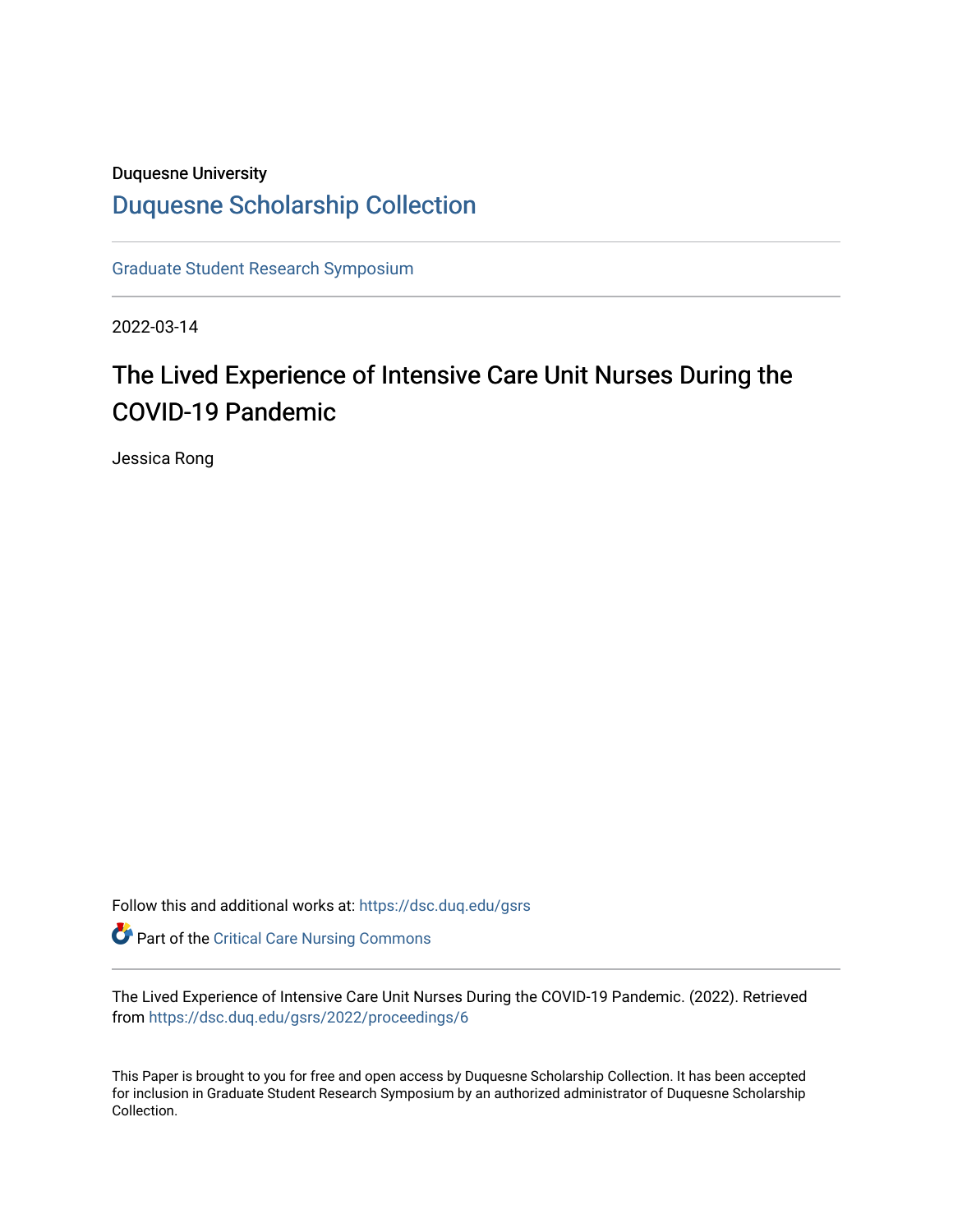The Lived Experience of Intensive Care Unit Nurses During the COVID-19 Pandemic

#### **Background and Significance**

There are many challenges that ICU nurses have faced historically, currently and will encounter in the future due to the COVID-19 pandemic. It is important to explore the lived experiences of the nurses that provided care to ICU patients during this time. Understanding their perspective and lived experiences of being an ICU nurse during a pandemic is needed to inform care and potentially institutional practices. Many nurses are leaving the bedside now and the profession must be informed about what transpired during the COVID-19 pandemic for the bedside ICU nurse. There is a gap in the literature regarding the experience of the ICU nurse providing care during the pandemic. Lumley et al. (2020) discuss that the "unprecedented patient numbers needing ICU" has caused hospitals to increase bed capacity, to utilize staffing models that have not been seen before, and to change medical strategies (p. 203). In an article written by Rose et al. (2020), it was suggested that "visiting restrictions are causing moral injury to intensive care staff for whom in-person emotional support of family members throughout their loved one's critical illness is integral to professional practice" (p. 1). Videoconferencing tools have been adopted by healthcare staff to communicate with patient's family members, however utilizing this mode of communication poses its own challenge. Nurses and other healthcare providers resorted to using their own personal devices to facilitate communication with family members. In many cases nurses had to search for the hospital devices spending precious time locating the device and then locating the contact information for the family member to be reached each time a call is to be made (Rose et al., 2020). As Pattinson (2020) writes, "the weeks and months ahead are likely to prove even more challenging and when this pandemic abates, and normal critical care services resume, there must be time built into staffing rotas to regroup, come together as teams, recognize our own grief and have the opportunity to reflect on what has been achieved under extraordinary circumstances" (p. 2). It is important to provide nurses the opportunity to share their experiences in order potentially care for the caregiver as well as potentially improving the care of Covid patients. It is imperative to understand the lived experience of the ICU nurse and to understand the current state of nursing during these difficult times. Understanding how this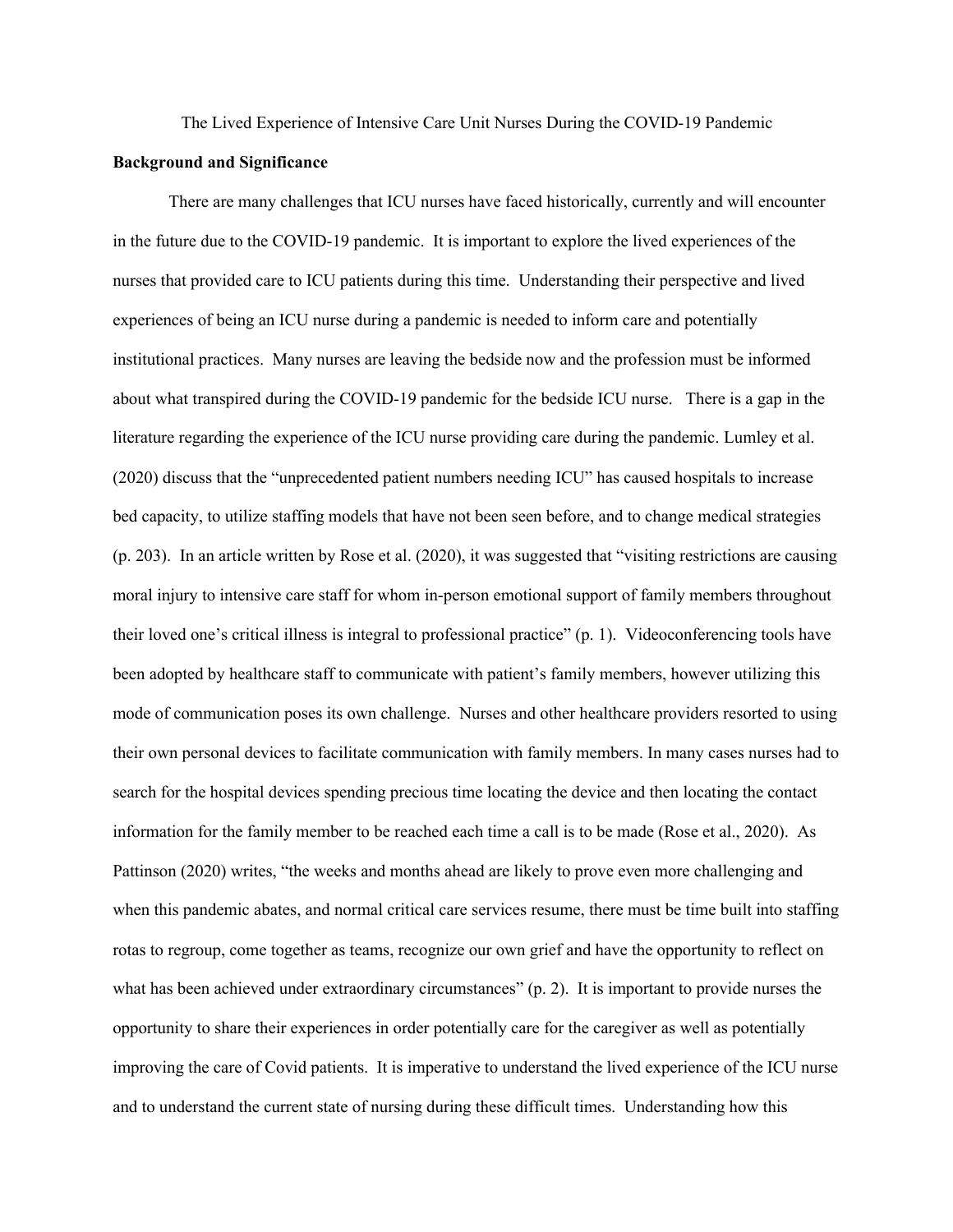pandemic has affected nurses will help not only the current workforce but will allow for better preparation for the possibility of future pandemics.

#### **Purpose**

The purpose of this study was to understand the experiences of Intensive Care Unit (ICU) nurses working at the bedside during the COVID-19 pandemic that provided care.

#### **Research Question**

The research question for this study was; What is the lived experience of the Intensive Care Unit nurse providing care during the COVID1-19 pandemic?

#### **Method**

The method for this qualitative mini-study was a descriptive phenomenological approach. Phenomenology can be described as a method that offers a "descriptive, reflective, interpretive, and engaging mode of inquiry" that the researcher may elicit the core of an experience from (Richards & Morse, p. 67). The approach that was utilized was Hermeneutical phenomenology. With this approach, "knowledge comes into being through language and understanding" (Richards & Morse p. 71). The descriptive method is used to "give a clear picture of what is going on" (Richards & Morse, p. 50).

Data was collected using an open-ended question interview guide designed by the researcher. Data was obtained by conducting individual interviews via Zoom. Consent was obtained prior to the interview via Qualtrics form. Once the Zoom interview began, the researcher went over the purpose of the study with the participant. The participant was given the opportunity to ask any questions at this time. The interview began using the open-ended interview guide. The participant was instructed that there was no limit to the answers to the questions given, and they can answer with as much data as they are comfortable providing. Once all questions had been asked the researcher asked if there is anything else the participant wanted to discuss related to this topic. This gave the participant the opportunity to discuss anything that they wanted included in their interview.

#### **Instruments**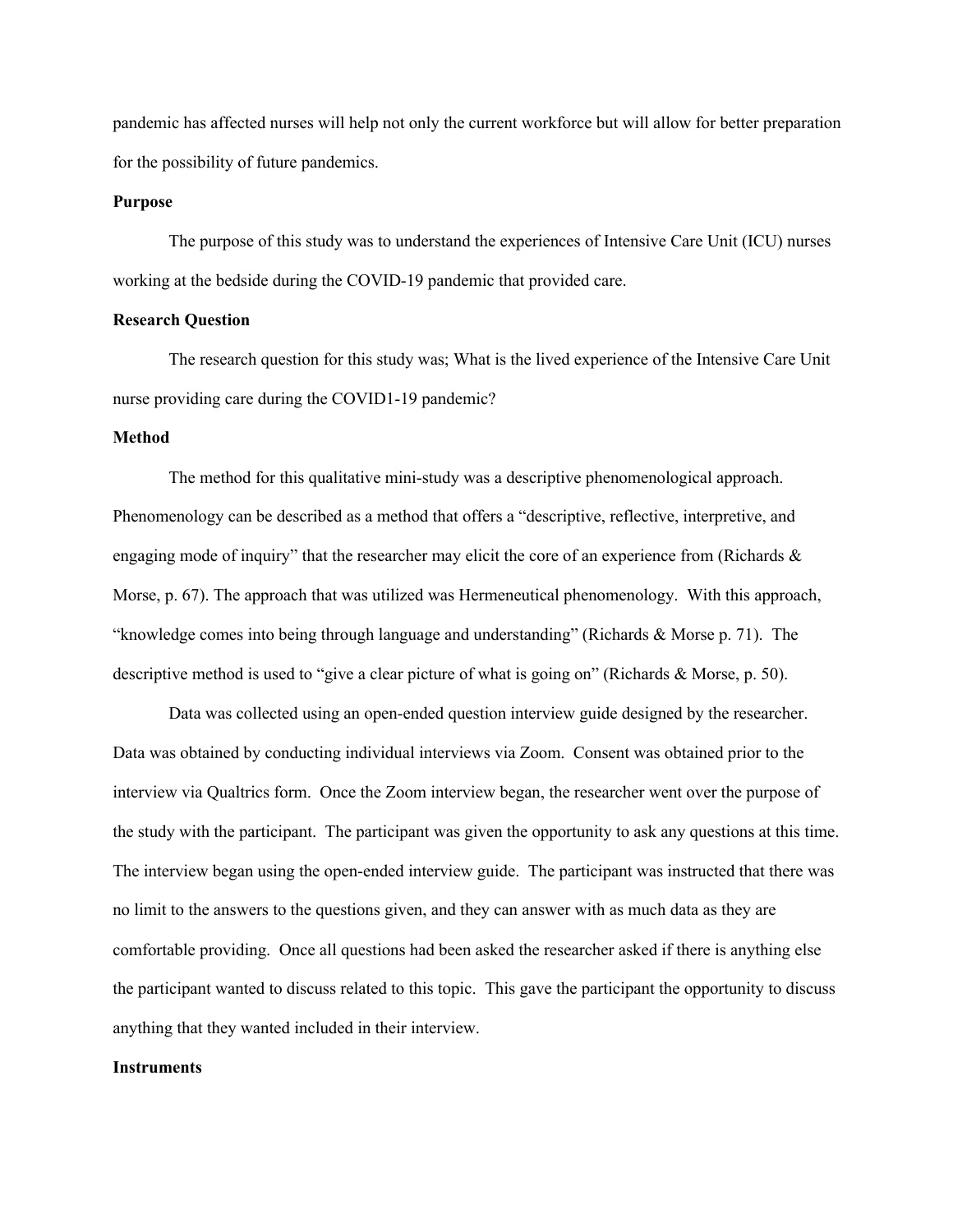Demographic data was obtained via Qualtrics such as gender, age, education level, and years of experience as a nurse. An open-ended interview guide that the researcher created was utilized to gather data regarding the participants experience as an ICU nurse during the COVID-19 pandemic during the interview via Zoom video conference. The first question asked was; can you tell me a little bit about yourself? This question allowed for participants to describe their background in nursing and any personal information that they wanted to share. The second question asked was; I am interested in learning about your experiences as an ICU nurse during the COVID-19 pandemic. Follow up if needed for this question was, what was it like for you, and what have your experiences been? These follow up questions were utilized if the participant had a harder time articulating their experiences and needed assistance with what kind of information they should share. The interview concluded with the last question giving the participants the opportunity to add anything that they felt was not covered in the interview.

#### **Sample selection and size**

Inclusion criteria for this study included: participants must be Registered Nurses that are practicing or were practicing at the bedside in the ICU during the COVID-19 pandemic and must be over the age of 18. There was no limitation as to experience level of the nurse or type of ICU that they worked in. Nurses serving in supervisory or in educational roles in the ICU were excluded. Study participants were recruited through a Registered Nurse gatekeeper to start. Snowball sampling or word of mouth was utilized after the first participant was interviewed. A total of three participants were recruited for this mini-study.

#### **Collection of data and method of data analysis**

Data was collected in one individual interview with each participant via recorded Zoom meeting. Each interview lasted from thirty minutes to an hour. All Zoom interviews with participants were recorded and transcribed. Transcriptions were then loaded into the data manager. Nvivo 12 was utilized to manage data obtained for data analysis. Data was analyzed using Giorgi's (1997) five basic steps. In the first step, the verbal data was collected via Zoom interviews. Next, the researcher read all obtained transcripts before each new interview to ensure familiarity with any emerging themes and ensure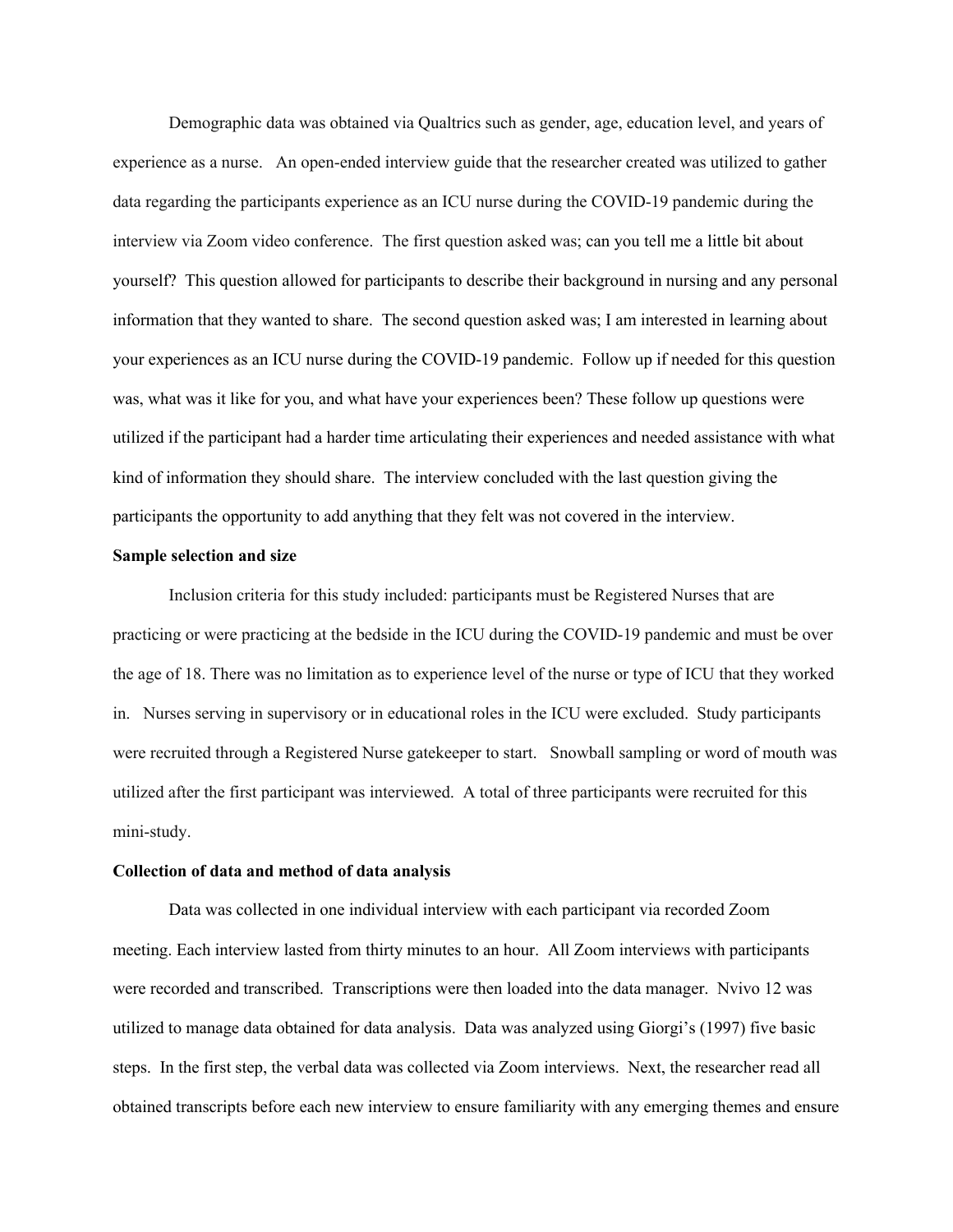a strong understanding of the data. This step helped guide each subsequent interview and allowed common themes to be explored. In the third step the data was broken into parts or themes. This was done via coding using Nvivo 12. The fourth step requires organization and expression of the data that has been obtained. In the fifth and final step synthesis and summary of the data is completed for the purposes of sharing with the scholarly community.

#### **Findings**

The sample consisted of three ICU Registered Nurses that were previously practicing at the bedside during the COVID-19 pandemic. The nurses were aged 25-44, all three were Caucasian and female. One nurse had an associate degree, the other two had bachelor's degrees and they had between 10-16 years of experience in nursing.All three nurses worked at different hospitals throughout the Dallas area. One of the nurses worked at a large hospital on the southside of Dallas. It is a teaching hospital that serves mostly the underserved population. Another nurse worked at a hospital in a suburb of Dallas that is part of a large hospital system in Texas. The third nurse worked at a hospital north of the Dallas area that is one of the main hospitals for the region.

Initial data resulted in six break in codes. These codes were anger, lack of PPE, poor patient care, sadness, safe environment and unsupported. The data was then further analyzed into 4 organized nursing codes of grief and sadness, lack of organizational support, patient care delivery and safe work environment.

In grief and sadness, they discussed feelings of sadness, anger, depression and feeling traumatized. One nurse had already sought therapy and another nurse cried throughout the interview and stated she knew she needed to seek help with these feelings. The nurses discussed that the organizations took all their support staff away, some were cleaning their own rooms, passing trays, and transporting patients all in the presence of an overwhelmed ICU. They stated that they had unsafe patient assignments and/or nurse to patient ratios. They stated that they felt abandoned by leadership and regulatory organizations such as joint commission. The nurses spoke about poor care delivery due to doctors not wanting to go into rooms and not willing to order tests that normally would be done such as CT scans as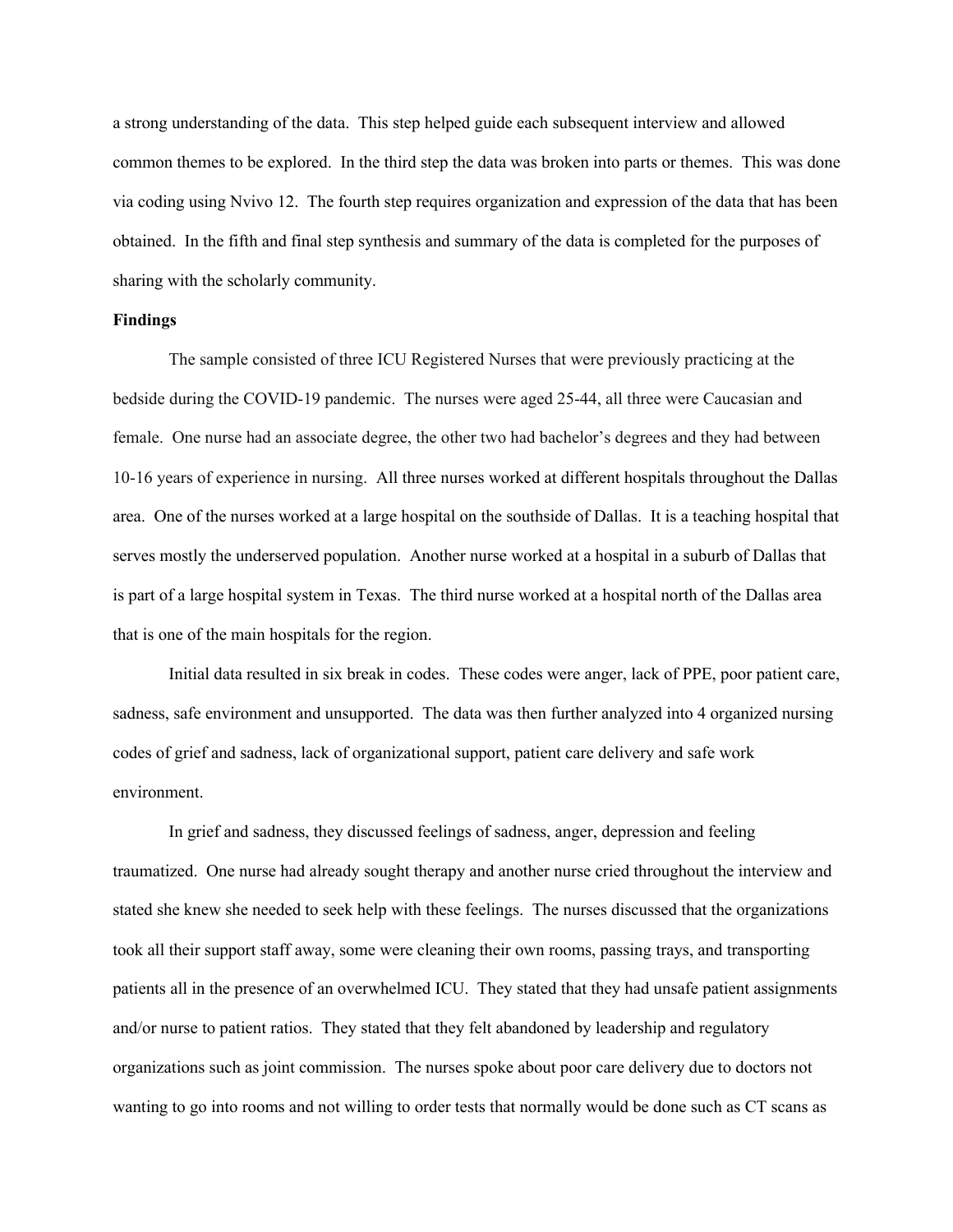the patients were typically not permitted out of the rooms once they were diagnosed with COVID-19. They all spoke about the difficulty of not allowing family at bedside to make decisions. One nurse stated that the nurses could have made it work and it really bothered her that family was not allowed in the ICU.

Regarding safe work environment they all spoke about lack of PPE, reusing PPE until points that they knew they were not being protected and feeling scared to go home and possibly expose their family. The nurses spoke about using visibly soiled N95 masks and masks that were leaking air rendering them ineffective. One nurse stayed with a friend at the start of the pandemic and then transitioned back to her home where she quarantined from her family. The other two nurse quarantined from their extended families while working with COVID-19 patients. At the time of the interviews all three nurses interviewed had left the bedside. Two of the three stated that they would not go back to bedside nursing in the ICU. The other nurse did state that she would be hesitant to go back to bedside nursing in the ICU. **Discussion**

The findings of the mini-study were consistent with the recent literature regarding COVID-19 and studies related to nurses. A study from the American Journal of Critical Care by Guttormson et al, (2022) was recently published with similar findings. In this study surveys were sent out from October 2020 through early January 2021 through social media and the American Association of Critical-Care Nurses. Three open-ended questions focused on the experiences of ICU nurses during the pandemic. 285 answered the open-ended questions. Nurses reported stress related to a lack of evidence-based treatment, poor patient prognosis, and lack of family presence in the ICU. Nurses perceived inadequate leadership support and inequity within the health care team. Lack of consistent community support to slow the spread of COVID-19 or recognition that COVID-19 was real increased nurses' feelings of isolation. Nurses reported physical and emotional symptoms including exhaustion, anxiety, sleeplessness, and moral distress. Fear of contracting COVID-19 or of infecting family and friends was also prevalent.

#### **Conclusions and Implications**

Initial data warrants further study. This mini study only included 3 nurses in the Dallas area. A full phenomenology should be conducted to add to the mini-study data to inform the broader nursing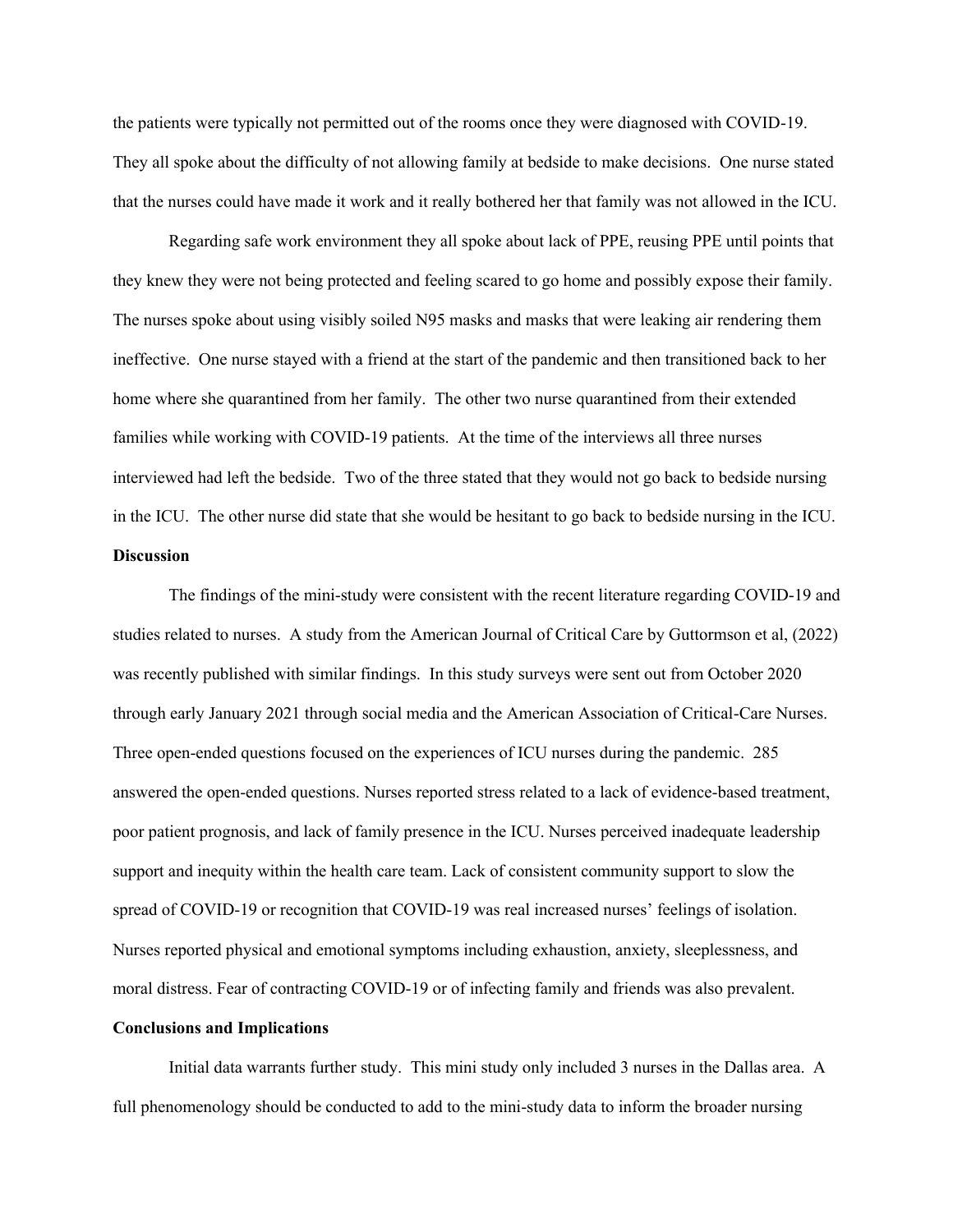population about the lived experiences of ICU nurses during the pandemic. This research could have implications to the general well-being of ICU nurses after caring for patients during the COVID-19 pandemic and potentially why they are leaving the bedside.